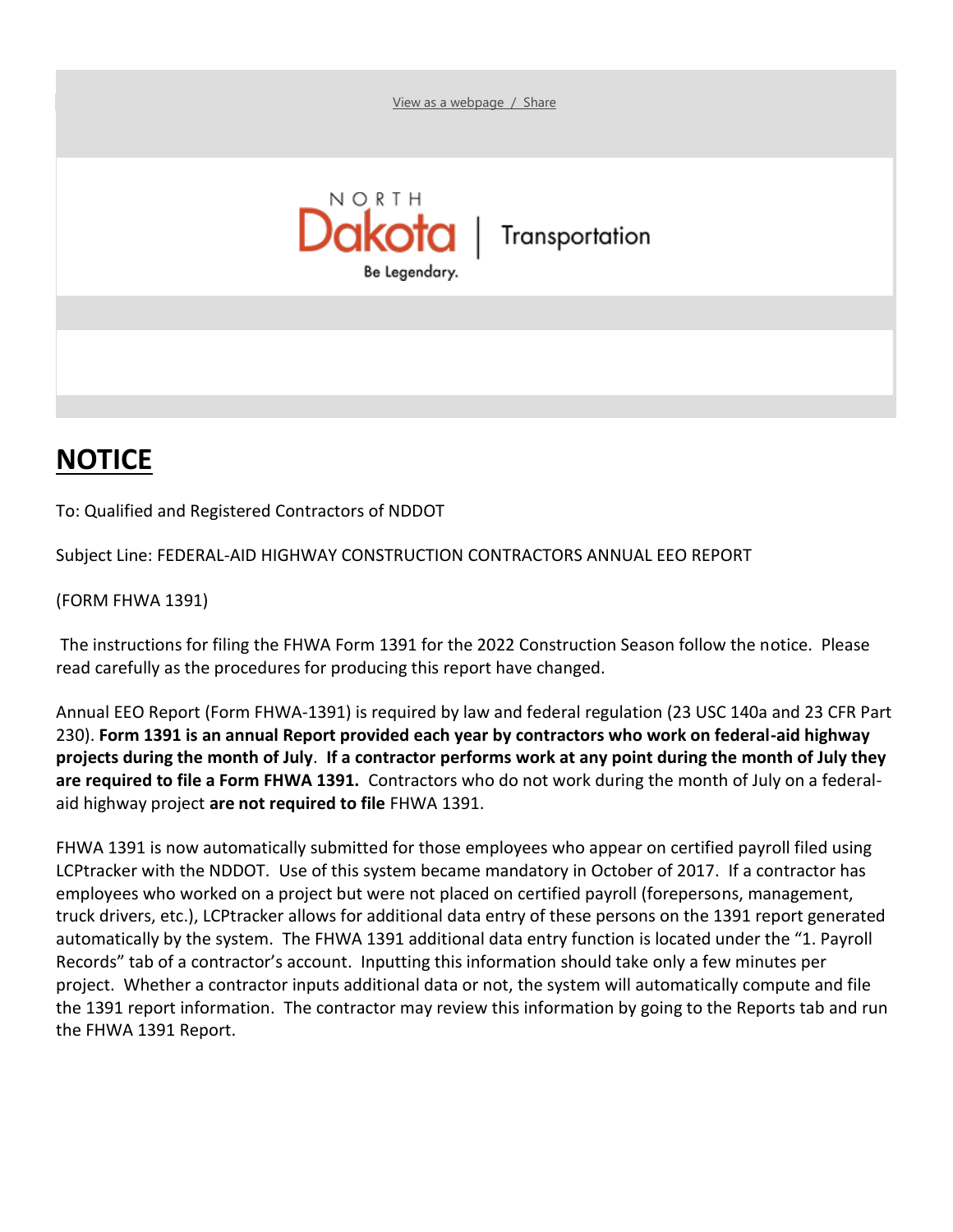## **FHWA 1391 REPORTING GUIDE AND INSTRUCTIONS FOR 2022**

- 1. FHWA 1391 is an annual EEO Report filed each year by contractors who work federal-aid projects during the month of July. **If a contractor performs work at any time during the month of July they are required to provide an FHWA 1391**.
- 2. **In 2022, the LCPtracker online payroll program will automatically generate and file 1391 forms for all projects bid after October 1, 2017.**
- 3. **If a contractor was not required to file certified payroll using LCPtracker but must file a 1391 form\*, please use FHWA 1391 Additional Data Entry function on LCPtracker to enter the required data. Any questions contact Daniel Weaver (701) 328-2605 or** [dweaver@nd.gov](mailto:dweaver@nd.gov)**.**
- 4. The reporting period is the **last full week in the month of July each year**.
- 5. Truck owner-operators, haulers of petroleum products, brokers, vendors, suppliers, regular dealers, and manufacturers are not considered contractors and are not required to file this report.
- 6. The staffing figures which LCPtracker will report will be limited to the last full pay period in the month of July. A full pay period is **seven calendar days**. For example:

If, for the year 2022, a contractor's pay period normally ends on a:

| Monday    | the report will cover the period ending July 25 |
|-----------|-------------------------------------------------|
| Tuesday   | the report will cover the period ending July 26 |
| Wednesday | the report will cover the period ending July 27 |
| Thursday  | the report will cover the period ending July 28 |
| Friday    | the report will cover the period ending July 29 |
| Saturday  | the report will cover the period ending July 30 |
| Sunday    | the report will cover the period ending July 31 |

- 7. Log into your contractor account on LCPtracker, after your payroll for the week described in #6 above has been certified, approved and accepted. From there, please do Additional Data Entry for 1391 for any employees that worked on the project but did not appear on payroll (typically management, professional and technical workers). You may do this by going to the "1. Payroll Records" tab and hitting the "FHWA 1391 Additional Data Entry" button. Once you have entered this additional data, you will be asked to certify the data, with your Title and ESignature, just as when you certify weekly payroll. The system will accept this data – other portions of the 1391 will be populated automatically.
- 8. The system will automatically generate your 1391 data and report it to the NDDOT. The NDDOT recommends that all contractors review and verify the data after payrolls have been certified, approved, and accepted. Do not print, sign, and mail it to the NDDOT as it has been electronically filed.